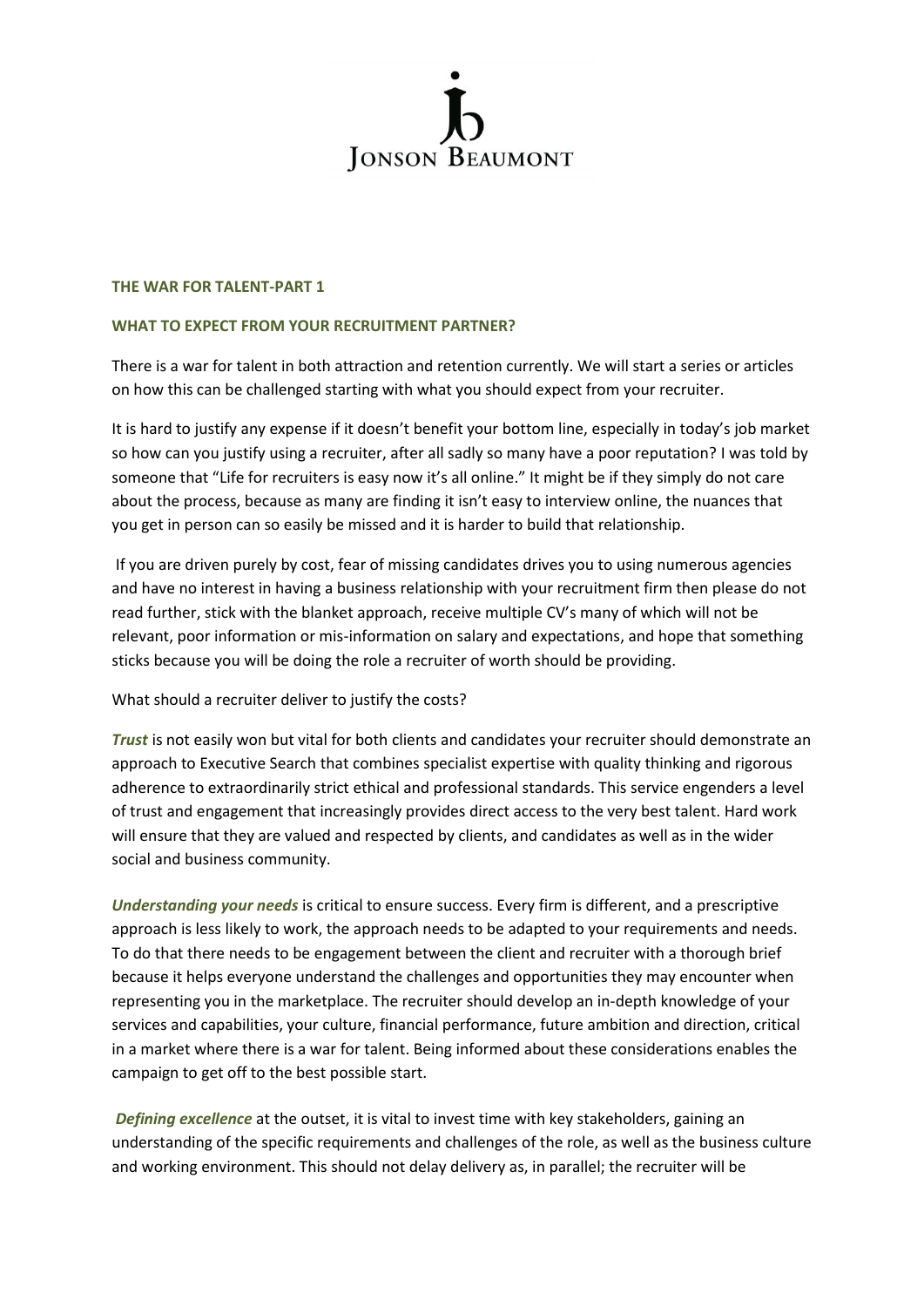

identifying relevant candidates. The insight gained will help the recruiter to engage executives who best meet the requirements for the role with advice and constructive challenge being provided along the way. At this stage, there should be a defined thorough assignment brief to share with suitable, engaged, candidates, a detailed research methodology and a clear delivery timeline.

*Defining the talent pool* there are many ways a recruiter creates the talent pool combining leveraging an extensive network, data sources and – when appropriate – advertising options with sourcing relevant candidates. You need to cast the net wide and rapidly home in on those executives who meet your specific criteria while embracing equality and providing diversity.

*Engaging talent* it is vital to treat candidates with respect and your recruitment partner should be direct, honest, courteous, discreet and efficient in every aspect of the candidate engagement and screening process. You should be kept closely informed of the progress though weekly progress reports and review calls. Your recruitment partner should promote your employer reputation, your employer brand proposition and work hard to ensure that every candidate has a positive experience. They should abhor the insensitive, expedient, and transactional behaviour, which has become all too common in our industry; we are regularly told by our candidates that a positive experience at this stage will set your campaign apart from your competitors.

*Assessment* the focus is on quality, not quantity. To assess competency, capability, motivation and leadership style, measured against your selection criteria, in addition to taking into account equality and diversity considerations, experience, qualifications, and location/remuneration expectations. The aim is to present a shortlist of outstanding candidates who meet the brief and provide you with choice and contrast. There should be a review, market insight and candidate profiles with you during the assessment process.

*Supporting your selection process* the recruiter should arrange all interviews and communicate detailed feedback to all parties. You should be very well briefed about each candidate in advance of your interviews. This will help you to make informed decisions so that comparisons and contrasts between candidates are based on fact, evidence, and sound judgement. You should be able to draw on the recruiters experience in interview techniques, assessment and building consensus amongst key stakeholders. Whether individual or panel interviews are planned, they will build in time to prepare and advise those involved and are on hand to assess with you, should you require it. Enormous care needs to be taken at this stage so that candidate expectations are managed and so that all involved find it a worthwhile and positive experience.

*Securing placement* at this critical stage, attention to detail, timely reference checking and the ability to maintain both candidate engagement and momentum in the contractual negotiation is vital. Poor handling or seemingly small requirements can quickly combine to potentially derail the process. Changing roles can be a stressful undertaking, so there is a need to deliver pace,